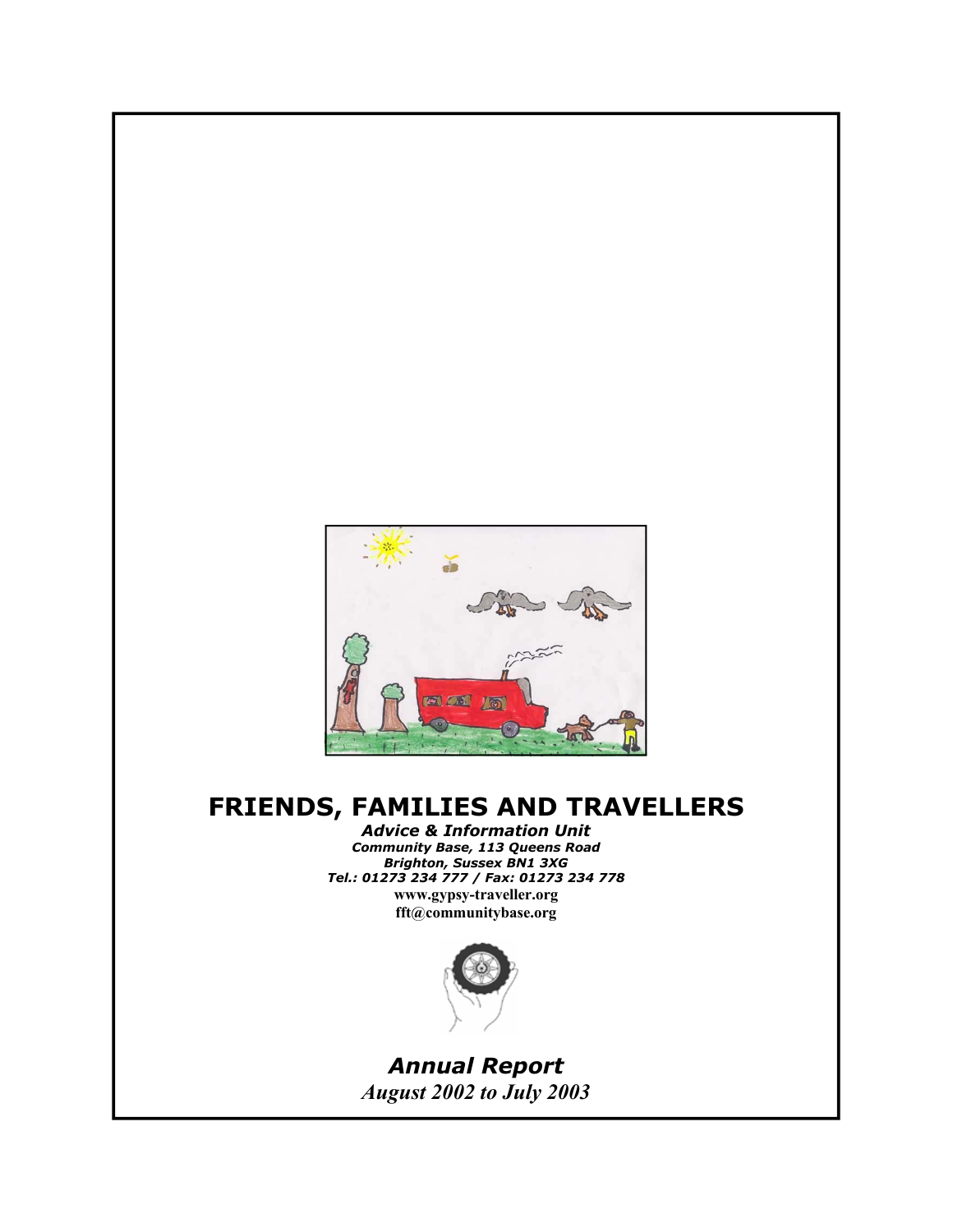## **INTRODUCTION**

### *About Friends, Families and Travellers*

Friends, Families & Travellers (FFT) was established during the passage through Parliament of the 1994 Criminal Justice & Public Order Bill and is one of a number of leading organisations which have emerged seeking to address the problems facing the Traveller community. Over a small number of years, FFT grew from an informal support group and network helping to deal with crises faced primarily by new Travellers as and when they arose, to a formal advice, information and training organisation providing a wide range of services to all Travellers nationwide – whether traditional or new, housed or on the road.

Consequently, FFT does not restrict its services to one particular group nor represent one group against another, but responds to the needs of the community as a whole. The overall objective of the organisation is to work towards a more equitable society where everyone has the right to travel and to stop without constant fear of persecution because of their lifestyle. There are separate organisations promoting the interests of specific groups such as Romany Gypsies, Scottish and Irish Travellers and new Travellers, as well as organisations providing specialist legal advice. FFT links with other relevant organisations wherever possible to maximise the effectiveness of services to the client groups.

As recognition of FFT's work in this field, the organisation was one of five shortlisted for the Human Rights Award 1999, part of the United Nations International Day of Human Rights.

FFT is a democratically controlled membership organisation run by a Management Committee, which is currently made up of eight Directors, five of whom are Travellers and two who are lawyers specialising in Traveller issues.





Rob Torkington

Rob has been a member of FFT for seven years, a member of the Management Committee for the same period of time and holds the office of Secretary. Rob is a new Traveller and has been living on the road for over ten years. He currently works as a maintenance engineer and lives on an unauthorised green lane site in Lincolnshire.

Franqui Wolf

Franqui has been a member of FFT for nine years and a member of the Management Committee for seven years. Franqui is from a mixed race background and a housed Traveller. She is active on the local Traveller forum, is a school governor and a member of Rainbow Circle.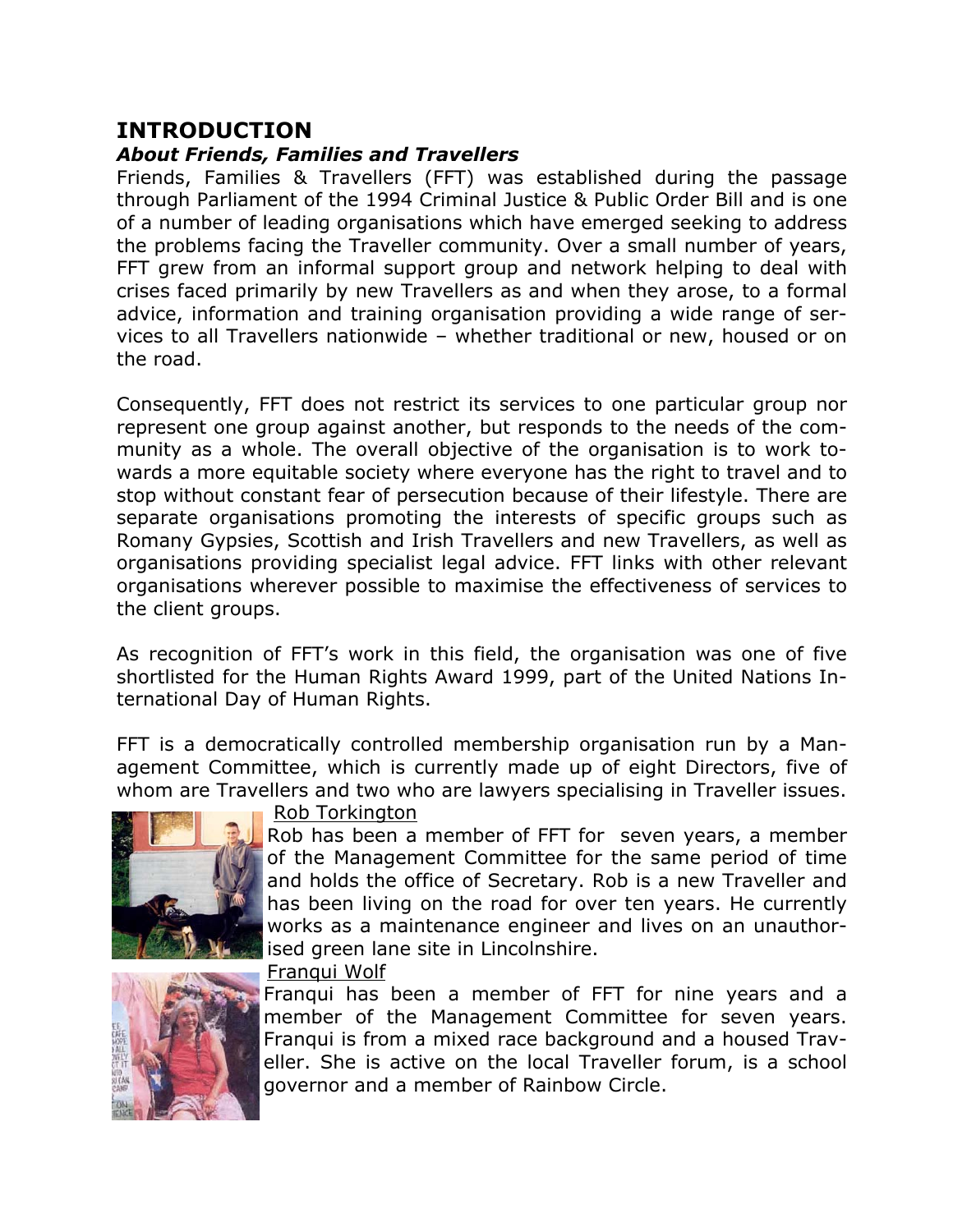

### Tony Thomson

Tony has been a member of FFT for nine years and a member of the Management Committee for five years. Tony also worked extensively as a volunteer for the organisation before becoming a director and was instrumental in the development and delivery of the Woodland Skills Training for Travellers project (1998/99). He is a new Traveller who has

been living on the road for over twenty years and currently lives on a green lane in Somerset. He had architectural training before taking to a life on the road. Tony is a single parent and active in rights of way and sustainable development issues.



### Liz Watkins

Liz, who was previously a client of FFT, has been a member of the organisation for four years, a member of the management committee for two years and holds the office of Personnel Officer. She is a new Traveller who lived on the road for over seven years before moving to an authorised private site nine years ago. FFT was active in securing planning permission for the site on which she lives. She

currently works for a district council in Somerset and for Citizens Advice.



Sorcha Rogers

Sorcha has worked for FFT for over six years as a volunteer and was contracted in from time to time to carry out financial work for the organisation. She has been a member of the management committee for two years and holds the office of Treasurer. She is a new Traveller and lived on the road for eight years before moving into housing. She is a

qualified accounts technician and a performing artist.



### Chris Johnson

Chris is a senior partner at the Community Law Partnership in Birmingham and the lead solicitor on the firm's Traveller Advice Team. He has been working with Travellers for over nine years and has been involved in a number of groundbreaking legal challenges in Traveller law. The members of the Traveller Advice Team have been members of FFT for over six years.





Marc Willers is a barrister practising in Chambers at 1 Pump Court. He has a human rights practice and specialises in the representation of Gypsies and Travellers. As such he has an in depth knowledge of the laws that affect the Travelling Community and he is deeply committed to protecting and reinforcing the right of Travellers to maintain their lifestyle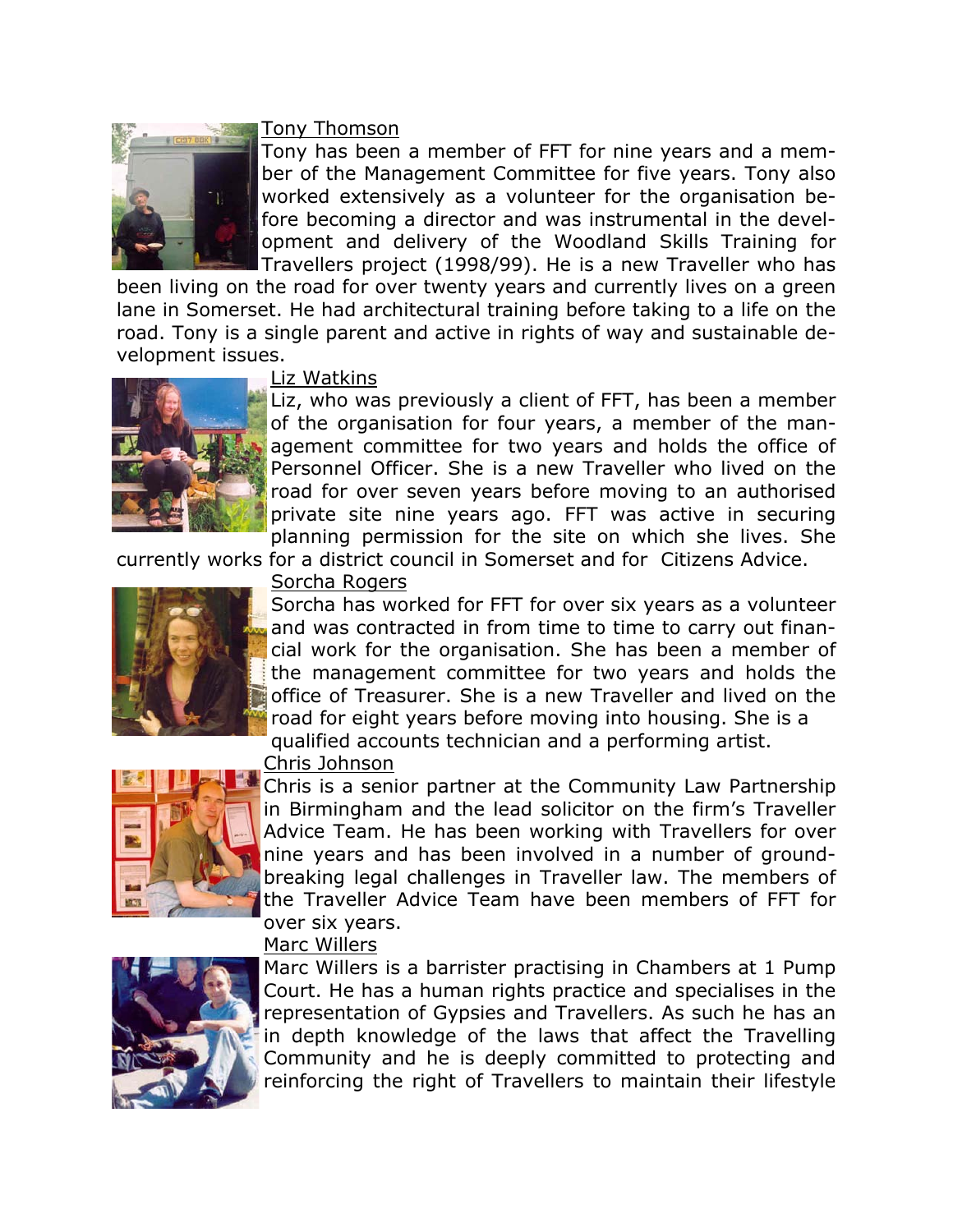and their cultural identity. He was co-opted as a management committee member during the year.



Neil Ansell

Neil is a journalist specialising in community affairs. He has over 20 years experience of working with Travellers, and has had links with FFT for over 5 years. Neil was also co-opted on to the management committee during the year.

The Directors are elected by the members at the AGM and are answerable directly to them. Management Committee meetings are held every six weeks and are open to all members. FFT, previously a Support Group, became a company (non-profit voluntary organisation) limited by guarantee on the  $14<sup>th</sup>$  of July, 1999, No. 3597515. This is the organisation's seventh annual report. The organisation's financial year runs from August to July.

A quarterly newsletter is produced for the membership and distributed free to Travellers throughout the UK. It includes latest legal and policy developments, project updates, news about Gypsies and Travellers in the UK and from around the world, articles by Travellers and a notice board. Back issues are available by request.

### **The Client Group & Services Delivery**

Travellers, due to their nomadic lifestyle and differing accommodation needs, can present a unique set of situations and difficulties which are often not appreciated by those in authority and professionals dealing with them. The difficulties faced by the Traveller community in accessing services and equality of treatment arise, in large part, as a consequence of ignorance, prejudice and negative stereotyping. We aim to provide a 'bridge' between the settled and Traveller communities.

Service delivery can be broken down into the following areas:

- Provision of advice and information to Travellers directly, either by phone, personal visit to our office, outreach work to sites or indirectly by advice to third party organisations.
- Legal advice and advocacy for individual Travellers, groups and families.
- Provision of professional statements on the need for sites and cultural aversion to 'bricks and mortar' accommodation at planning inquiries and injunction hearings to assist Travellers secure their own sites or influence decisions to evict from unauthorised sites.
- Provision of information to a range of inquirers, be they students, local authorities, other non-government organisations or the press.
- Liaison work with lawyers, legal organisations, local authorities, NGOs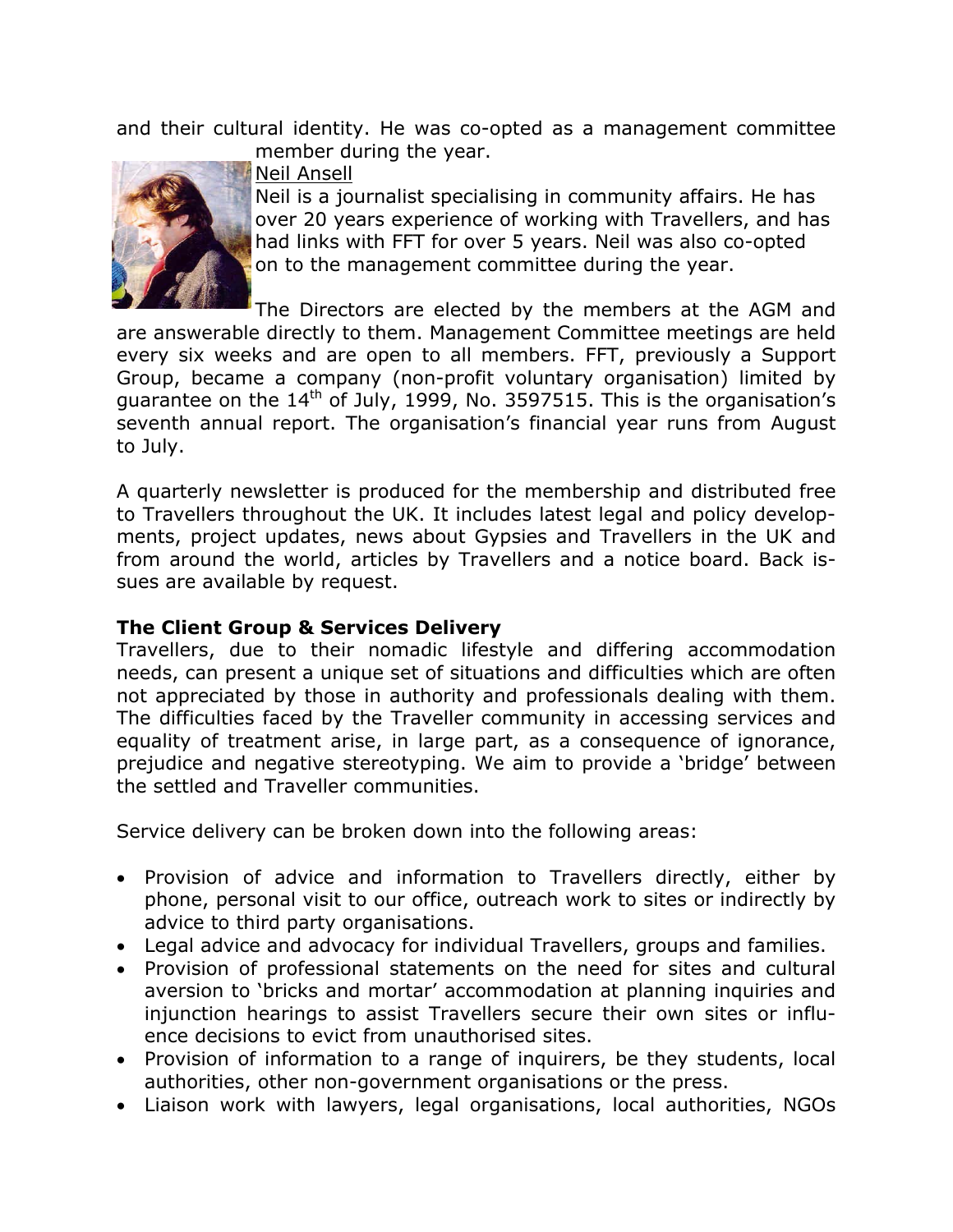and police in relation to case work or policy development.

- Publication of educational and research material to either inform the Traveller community or to provide information about the Traveller community and their environment to others.
- Development and delivery of projects to benefit the Traveller community.
- Research into issues that affect Travellers and their families.

### **The FFT Advice & Information Unit**

The FFT Advice & Information Unit, from which the bulk of the organisation's work is carried out, is situated at Community Base in Brighton. Community Base is a charity run office building catering for the voluntary sector. FFT moved its office there from Glastonbury, Somerset in the beginning of 1999. The Unit has a national remit and operates the only national 24hr. telephone help-line for Traveller. The objective of the Unit is to develop expertise in Traveller related issues in order to deliver an informed and constructive service with the aim of achieving sustainable solutions to conflict. We also provide our services to a wide range of voluntary organisations and professionals working with Travellers.

Travellers, like any other group, have diverse needs and this is reflected in the caseload the Unit is presented with. Although many of the cases centre around accommodation issues in all their forms, the Unit is continually approached about discrimination, education, planning, training, welfare and health issues, as well as a variety of other legal matters.

The Unit carries out research, monitoring and mediation and remains very active in policy development through work with local authorities and government. In this capacity, FFT maintains an active presence on a number of local authority policy development working groups at district, county and regional levels. We work with individual councils nation wide for the development of specific policies regarding Travellers and are often requested to make submissions to policies at the draft stage. In addition to this, we are often invited to address conferences and seminars held by district or county councils on Traveller issues.

FFT continues to be an official consultee to the Gypsy Sites Branch, currently situated at the Office of the Deputy Prime Minister (ODPM). In this role, the organisation continues to be involved in ongoing government funded research and maintains a regular exchange of correspondence with The Gypsy Sites Branch of the ODPM.

We maintain an ongoing working relationship with the Children's Society, The New Futures Association, Groundswell, The Traveller Law Research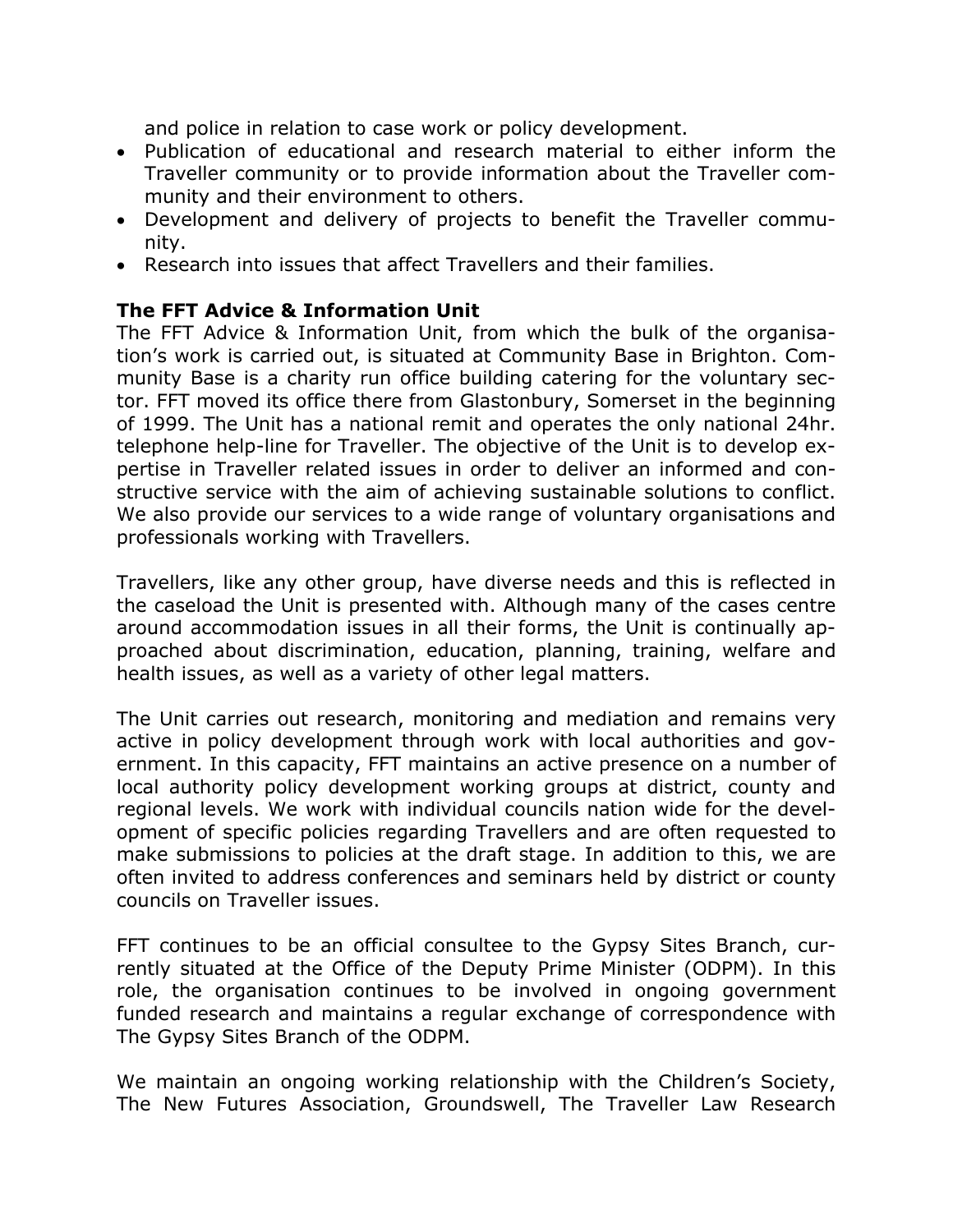Unit, The Traveller's School Charity, The Big Issue, Save the Children and The Community Law Partnership. We also maintain regular contact and often work in partnership with other Gypsy and Traveller organisations such as the National Association of Gypsy Women, The Gypsy Council for Education, Culture, Welfare and Civil Rights, The Advisory Council for the Education of Romanies and other Travellers, The London Gypsy and Traveller Unit, The Irish Traveller Movement in Britain and the Derbyshire Gypsy Liaison Group. FFT is also a member of the Traveller Law Reform Coalition.

National and local government, health professionals, the Church, landowners, the media and voluntary and statutory organisations also regularly approach us about Travellers and nomadic lifestyles. This can be in relation to general information, research material, development of proactive policies, access to land, representation and referral to Travellers themselves or other Traveller organisations.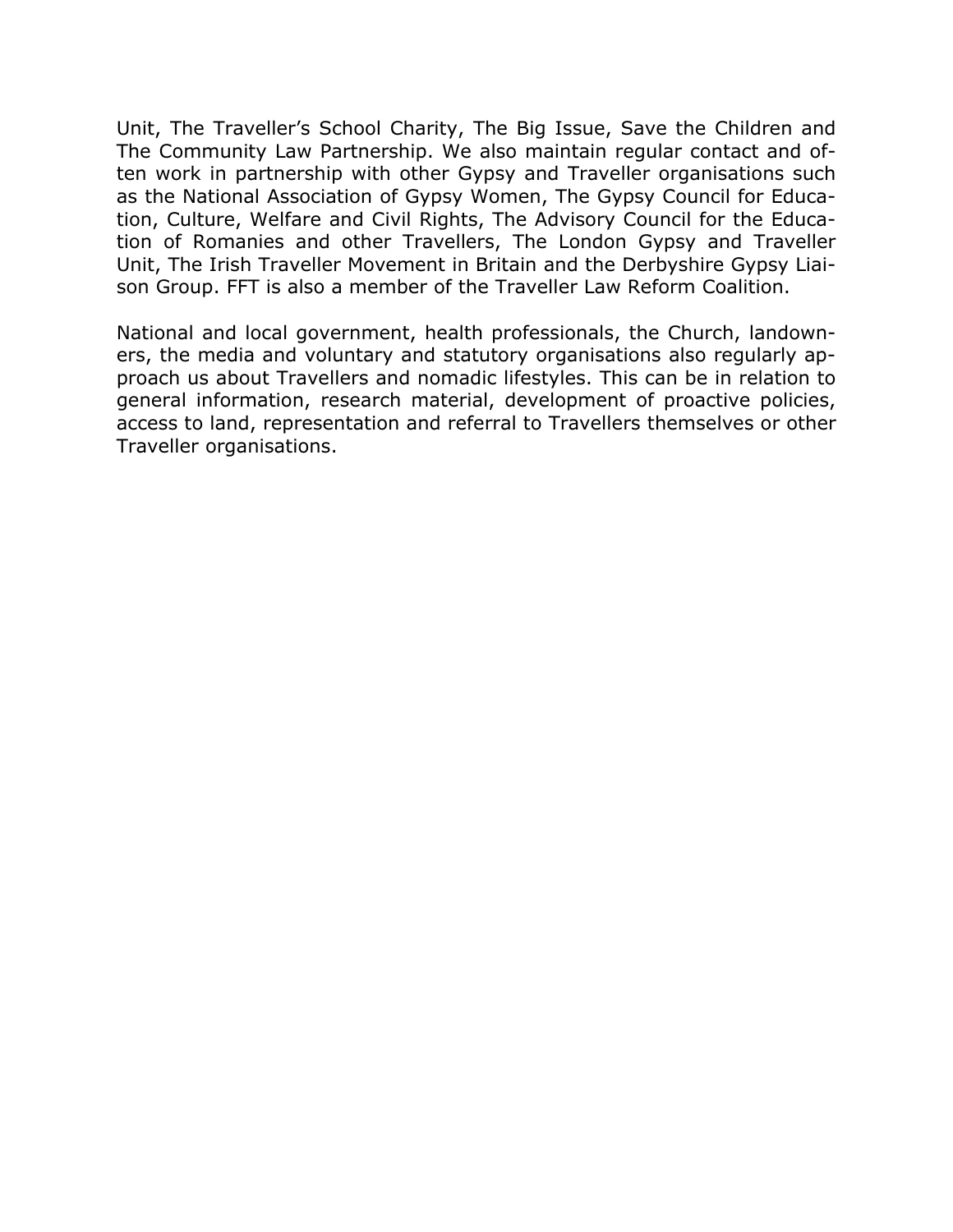

# **THE YEAR 2002 TO 2003**

*Staffing:* Following long term grants from the Tudor Trust and Comic Relief, the FFT Advice & Information Unit is now run by two full time members of staff in the posts of Unit Manager and Administrator (*pictured here during a training session along with* 

*one of the FFT Directors and an expert on Family Law*). The Unit also employs three part-time workers including a National Coordinator for the organisation, a National Policy Development Officer and a Website Development Worker. In July of 2003, the post of National Coordinator and National Policy Development Worker were combined into one full-time post and a new worker recruited. Two new part-time posts were also created in April 2003 with the launch of a three year Traveller Women's Health Project, funded by the Department of Health.

**Service Delivery:** Although the Unit offers its services to all Travellers, traditional Travellers continue to be the main beneficiaries of the Unit's service provision. This year's telephone monitoring figures show that approximately 72% of the client group are traditional Travellers (the main group being English Gypsies, followed by Irish Travellers) and 28% are other Travellers (the majority of whom are new Travellers, but also including Showmen and boat-dwellers or Bargees).

During the period of August 2002 to July 2003, the Unit received a total of 3,592 calls. These figures show a continuation in the increase in the number of calls coming into the Unit, with this year showing a noted increase of 31.8% from last year. This is an average of ten calls a day, seven days a week, 365 days a year. Of these, 24.6% were calls made directly to the Unit by Travellers themselves. This again is an increase of over 4.5% from last year. This breaks down into 33% from English or Welsh Gypsies, 26% from Irish Travellers and 41% from other Travellers (including new Travellers, Scottish Gypsy Travellers and Bargees). These figures show a decline in the numbers of Gypsies contacting the Unit, but an increase in contact by Irish and other Travellers.

The Unit's extensive telephone work frequently incorporates liaison work between Travellers and third parties including other Traveller groups, health and education professionals, solicitors, CABs, NGOs, the police and local authorities. 37.8% of calls received were from such agencies.

Just over 3% of calls were received on the 24 hour mobile, which repre-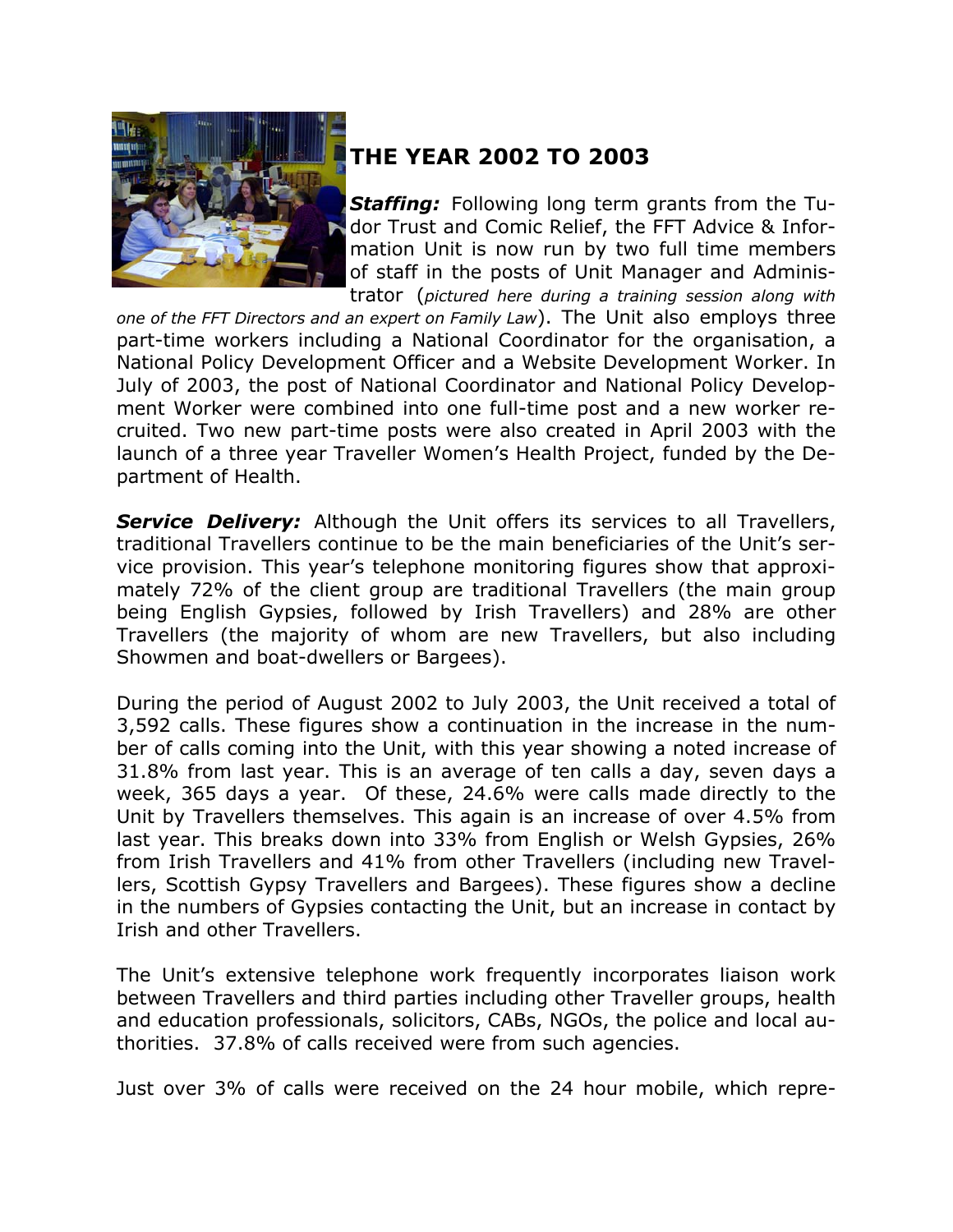sents a considerable decline since last year. This may well be due to the fact that a new 0845 Telephone Advice Line for Travellers, funded by the Legal Services Commission, was launched in April 2002.

The calls received, with the exclusion of calls relating to FFT business and administration / arrangements, break down as follows:

- 21.4% related to planning, (local and regional government submissions as well as individual clients' cases).
- 14.1% related to evictions
- 13.1% were general enquiries.
- 10.3% were enquiries about site provision and related issues.
- 7.6% were enquiries about education
- 5.2% were enquiries about health
- 4.7% were related to housing issues including getting into housing, and problems experienced by settled Travellers.
- 4.2% were about discrimination
- 4.2% were about fundraising, including grants for Travellers
- 4.2% were from or about the media
- 1.6% were about the police
- 1.9% were about benefits

FFT received and made a total of 823 calls regarding administration and arrangements this year, 27% of calls in and out of the Unit. This high percentage of calls partly reflects the work that was carried out as part of the Traveller Arts contribution to the Brighton Festival which FFT managed.

In total, 4,160 calls were made by the Unit this year in response to communications received. Of these calls, 24.6% were made directly to clients, an increase of 3.6% on last years figures. Again, the largest number of calls, at 31%, were made to Local Authorities and statutory agencies. 19.2% of calls were to legal advisors and solicitors and 16.9% to NGOs, other voluntary organisations or charities.

For more information and breakdown of telephone monitoring figures, please refer to the graphs at the end of this document.

**Visits to the Office:** The Unit received 161 visits to the office, which represents an increase of over 50% from last year. Of these, new Travellers remained the highest category of visitor representing 82.6% of visits made. Irish Travellers represented 8% of the visits made (which represents an increase of 100%) and Gypsies represented just over 4%, which is a slight decrease from last year. Other callers include media, representatives form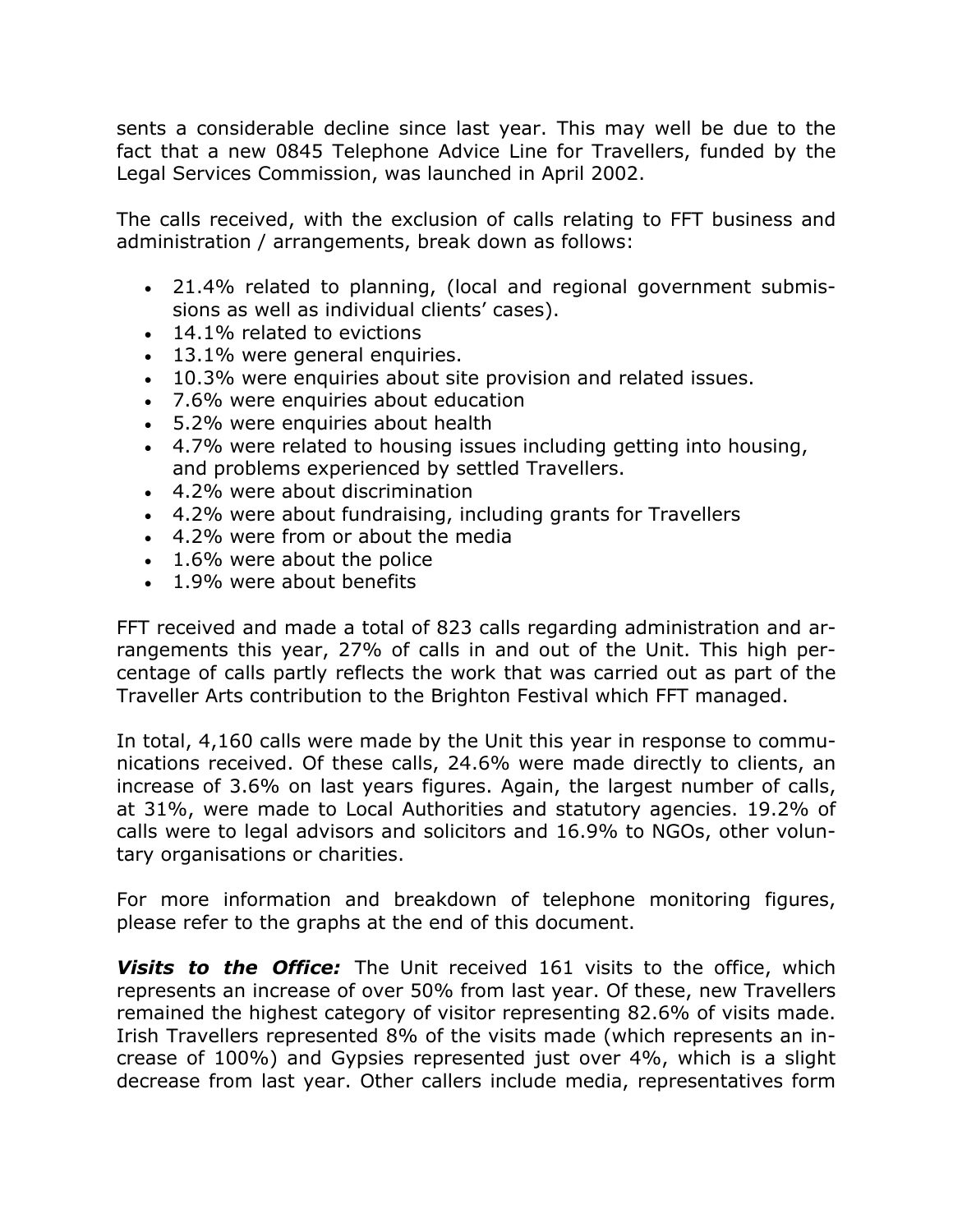Local Authorities and statutory agencies, NGO's and other voluntary organisations.

Evictions remain the main reason for office visits at nearly 21%. Over 15.5% concerned legal advice, just over 16% concerned site provision, over 4.5% dealt with housing issues and benefits respectively, just over 7% related to general enquiries and just under 10.5% were to do with administration/arrangements (including use of the office phone).

**Casework:** This year the Unit has dealt with approximately 135 new Level 2 cases, an increase of 35% on last year's figures. Level 2 Casework is in depth and/or ongoing casework which does not include signposting*.*

Of the Level 2 cases, 39.2% involved Gypsies, 32.8% involved new Travellers, 24.8% involved Irish Travellers, 2.4% involved Bargees (boatdwellers) and 0.8% involved Scottish Gypsy Travellers. Of these, evictions and site provision both made up 26.4%, legal matters made up 16%, and 11.2% were concerned with housing.

Planning: The Planning system remains the only avenue by which Travellers can secure appropriate accommodation for themselves. However, their treatment within the system is worrying with a success rate at the initial application stage of somewhere in the region of only 10-20% (as opposed to success rates of 90% for people in housing). The Unit continues to provide free advice and representation for Travellers on planning matters. Due to recent changes concerning funding by Community Legal Services, planning work has also become an avenue for the organisation to attract professional fees without incurring any cost to the client.

This year the Unit was involved in 13 planning cases, which represents an increase of two cases from last year. Of these, five were successful, securing planning permission for Gypsies and Travellers, while the remaining are still pending.

Race and discrimination: This year the Unit has been involved in approximately 14 cases relating to discrimination (police harassment and discriminatory policing, refusal of service in public houses and shops, harassment of Travellers in housing including racially motivated attacks, and discrimination by Local Authorities including the setting up of a hotline to report the presence of Travellers).

Other Work: In the course of casework, Unit staff have made 21 visits to families and/or sites, accompanied clients at one police visit and one housing interview, and made one research trip.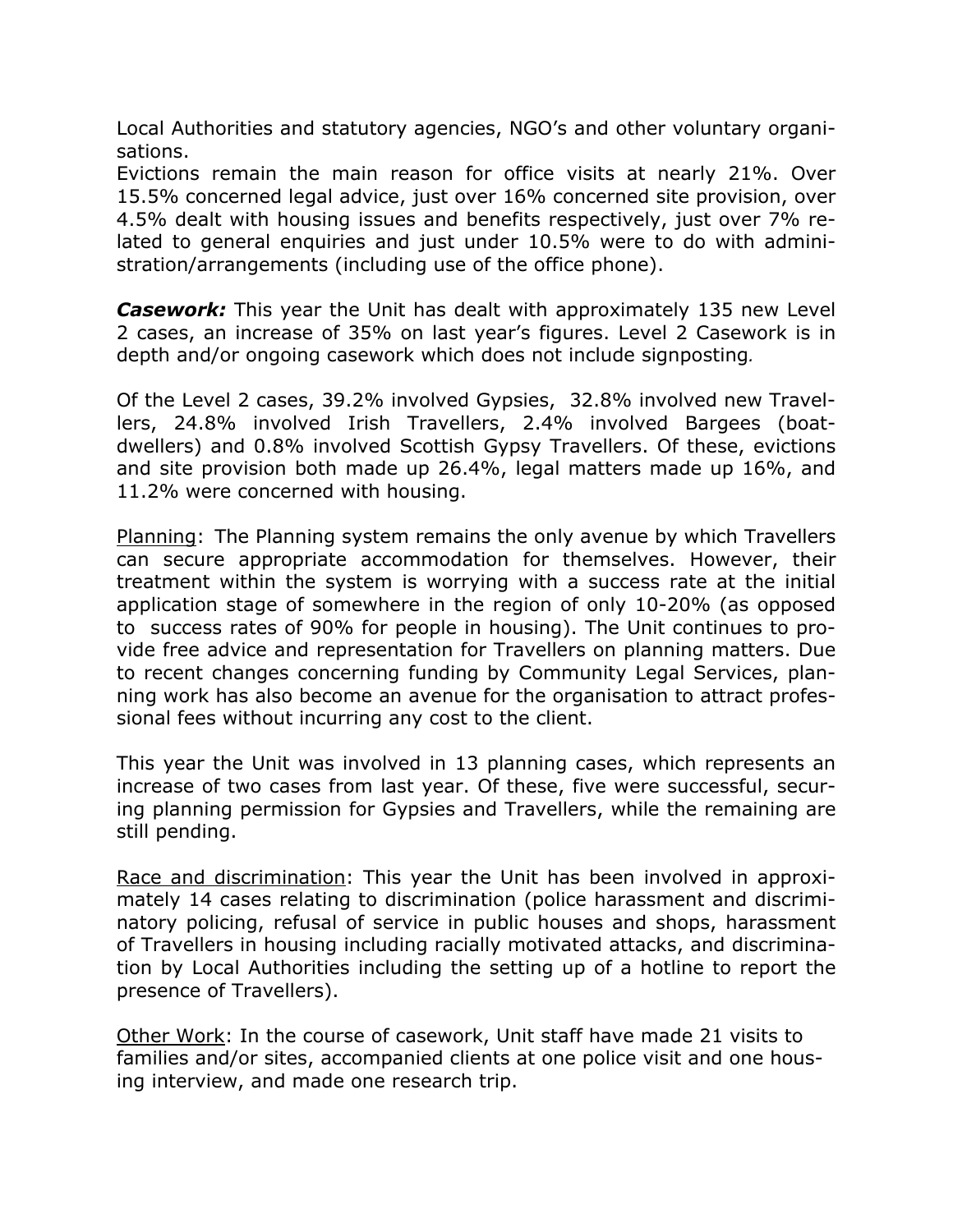Unit staff have given 12 broadcast press interviews in addition to providing regular press releases.

Unit staff have represented FFT at 20 meetings with other NGOs, including ongoing work to promote the Traveller Law Reform Bill, which is currently being carried forward in partnership via the Traveller Law Reform Coalition.

Unit staff have also attended 20 meetings with statutory agencies including local and central government. Much of this work has been concerned with consultation on policy development.

Unit staff provided training on 8 occasions to local authority officers and county court judges.

Unit staff also attended 5 meetings concerning project work related to Travellers including the Traveller Arts Project.

The majority of staff also attend 6 weekly Management Committee meetings outside of office hours.

*Working Groups:* FFT continues to be very active in policy development at a local, regional and national level with government, the police and local authorities. FFT remains a member of the Metropolitan Police Travellers Working Group, the Sussex Traveller Forum, the Brighton & Hove Racial Harassment Forum, and the Horsdean Management Committee. FFT continues to be an official consultee of the Gypsy Sites Branch (ODPM) and now has a representative on the management committee of the newly formed Traveller Law Reform Coalition. The Coalition is now the forum for most major meetings with the ODPM which are generally hosted by the Commission for Racial Equality, which has become an active agency in facilitating the work of the Traveller Law Reform movement. This included the setting up of an All Party Parliamentary Group on Traveller Law Reform which met with Yvette Cooper MP. FFT is also a member of the Traveller Law Research Unit Advisory Group, Irish Traveller Movement's Culture and Heritage Day Steering Group and the Brighton Festival Traveller Art Exhibition Steering Group.

**Policy Development & Submissions:** This year, the Unit made over fifteen policy submission, including the ODPM Managing Unauthorised Camping Operational Guidance, ODPM research on Counting Gypsies, Human Rights Commission on Rights of the Child, as well as three equality strategies, a Best Value Review, and a number of other policy documents.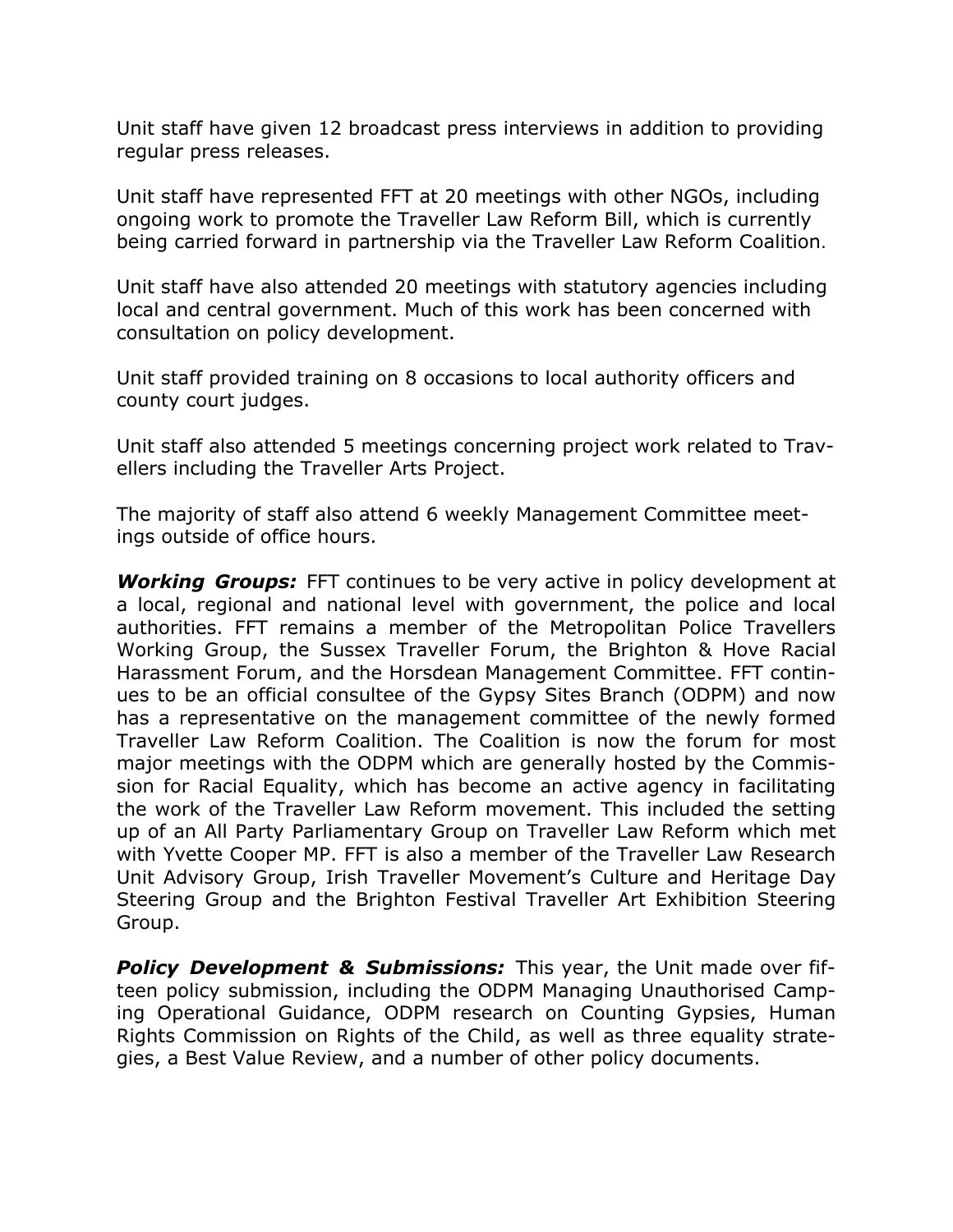*Conferences, Forums & Events:* This year FFT participated in the International Roma Nation Day, was asked to speak at the Local Government Association conference on Traveller issues, was asked to participate in a session of the House of Lords / House of Commons Joint Committee on Human Rights, attended the Allen Lane Lecture in London, was invited to the launch of 'Profiles of Prejudice' at Portcullice House, and ran information stalls at the National Probation Services Conference, Glastonbury Festival and the Big Green Gathering.

**The FFT Website & Cyber Pilots Project:** Following three year funding from Comic Relief, FFT has launched a new website designed to provide a broad base of up to date and relevant information for the Traveller commu-



nity, which is now in its second year. A central part of the website is an interactive site for Traveller children with low literacy and numeracy skills. The children's site is run by a steering group and the children participating in the development of the site (called Cyber Pilots) come from a wide range of backgrounds and levels of skill. This is the second year of the project and a full report on the development of the Cyber Pilot site is available from the Advice & Information Unit. Alternatively, please visit our website at **www.gypsy-traveller.org**.

*Traveller Gypsy Art Project at the Brighton Fringe Festival: This year* saw the first ever inclusion of Traveller art and performance at the Brighton Festival, held in May. Through funding from the Scarman Trust, the Unit was able to facilitate the inclusion of Traveller art at all levels of the fringe festival, including contributions by Scottish Gypsy Travellers, English Gypsy children and new Travellers in the form of photography, paintings & drawings, poetry readings, performance art, tattooing, costume design and film. Two photographic exhibitions by non-Travellers featuring Traveller life also featured at the festival. All the above work can be viewed at the FFT website given above.

*Educational Advice for Travellers (EAT):* EAT was set up in late 2000 to meet a gap in service provision left by the decline in activity of the Travellers School Charity (TSC). Fiona Earle, who had worked with TSC for over a decade, left the charity to work independently in order to continue the provision of free educational resources and materials for Traveller children. Lacking the structures of a formalised organisation, Fiona approached FFT requesting support for her work through the provision of supervisory and administrative services. As it was felt that there was a great need to ensure a continuation of the invaluable service TSC had provided, the management committee agreed to adopt EAT as an umbrella project and consequently acts in a supervisory and administrative capacity providing the or-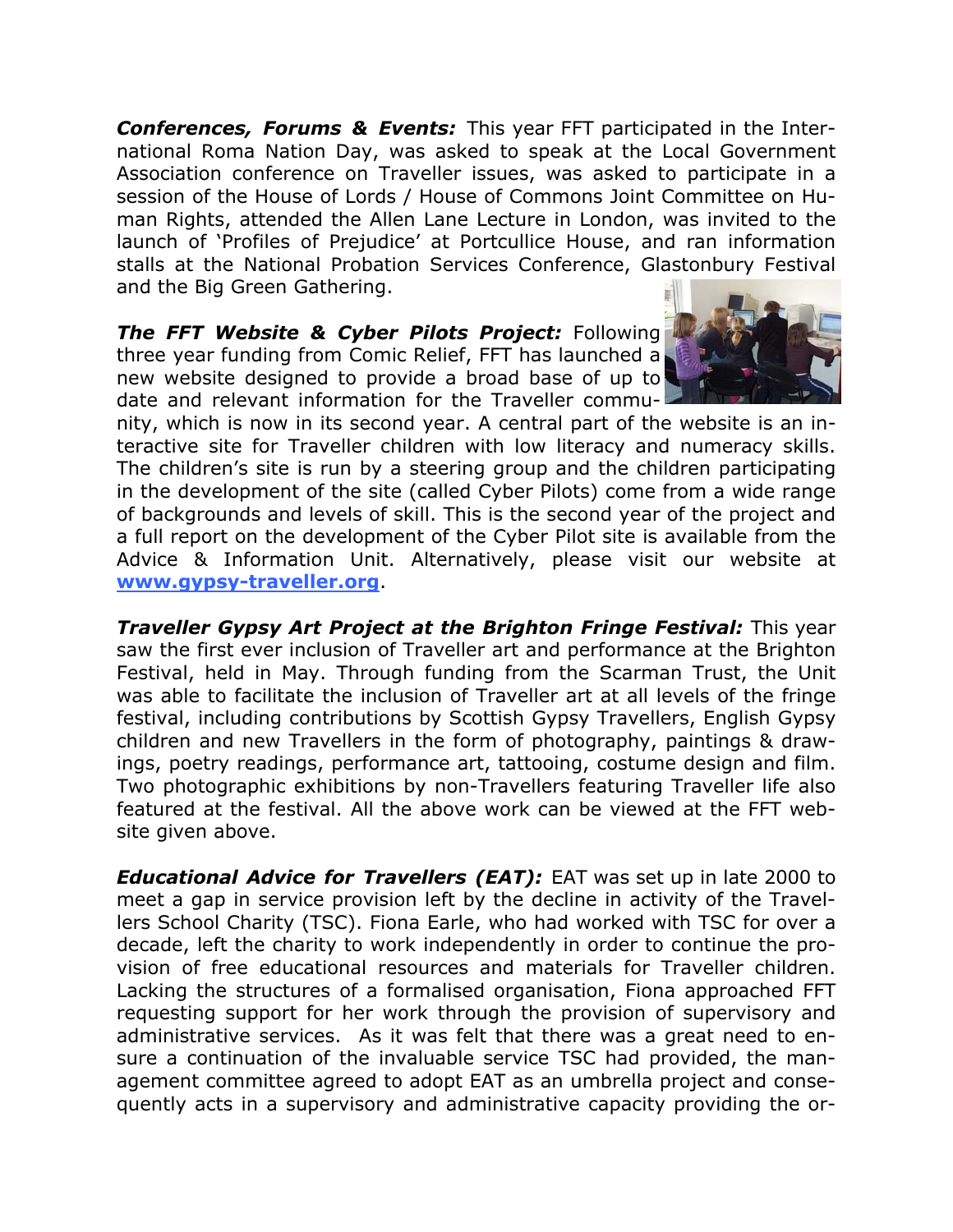ganisational structures and safeguards necessary for EAT to function effectively.

Following the development and production of a series of ten storybooks for Traveller children based on a character called 'Tess the Traveller' (funded by Lloyds TSB), the books were launched in early 2003 and distributed free to Traveller children throughout the UK. In addition to this, Fiona continues to distribute free materials, advise on educational options, liase with Travellers and educational professionals and attend conferences and events. A separate detailed report on EAT's activities can be obtained through the FFT Advice & Information Unit.

*The Travellers Aid Trust:* The Travellers Aid Trust (TAT) was set up in 1988 as a registered charity (no. 299463) to aid in the relief of poverty, hardship, sickness and distress (along with a range of related activities necessary to achieving this objective) among such persons as adopt, whether temporarily or permanently and regardless of race, culture, nationality or ethnic origins, a nomadic style or habit of life. After being active for a number of years, the Trust fell dormant for nearly a decade. In the late 90's, the Trustees approached FFT suggesting a takeover of the charity as the objectives of the two organisations are practically identical. After careful consideration and consultation, FFT offered instead to revive and administer the Trust, helping to maintain it as a separate sister organisation. In June 2000, a new board of Trustees was elected made up of a mixture of one of the original trustees, FFT directors and independent parties. In April 2003, the Trust came into a modest bequest and became fully active in July 2003.

### *Objectives and Outcomes*

As part of our Comic Relief funding, we were required to identify three objectives we hoped to achieve during the year. These were to:

- 1. Review and revise current job-descriptions and staff responsibilities and improve office resources and equipment.
- 2. Improve and develop service delivery monitoring systems. In particular to develop an effective method of collecting feedback from clients.
- 3. Apply for Community Legal Services accreditation.
- 4. Continue to improve the computer and internet skills, literacy and numeracy levels of Traveller children through the running of an interactive website.

As with last year, the organisation has experienced mixed success with regards to meeting the objectives set out. The organisation has successfully carried out major reviews of job-descriptions, staffing responsibilities and has updated and improved office resources and equipment. The Directors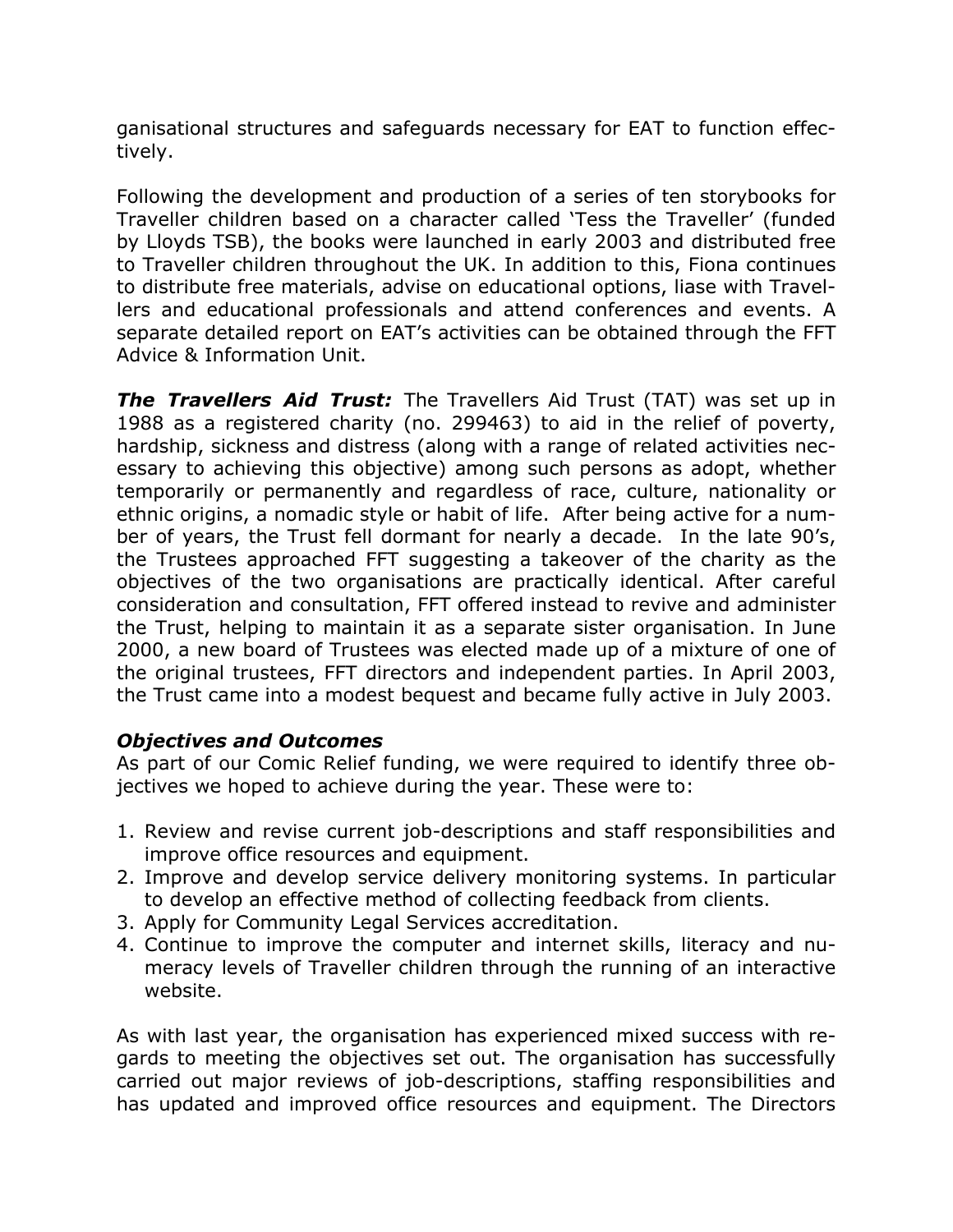have also been reviewing the salary scales and are carrying out benchmarking exercises to bring the organisation pay scales up to date as part of the overall staffing review.

Whilst FFT has a complaints procedure and new service delivery monitoring systems have been introduced, the organisation still intends to develop effective methods of collecting feedback from clients. This has proved to be a challenge as feedback is hard to gain in the sorts of "crisis" situations that FFT often has to work with. This is further complicated by the fact that the client group is largely mobile and the majority have very low literacy skills. Current service delivery monitoring and feedback models will need to be further adapted and developed to accommodate this.

The organisation has continued to have great success with the Cyber Pilots project to improve computer and internet skills, literacy and numeracy levels amongst Traveller children through the interactive website.

Although still an objective, the organisation did not apply for Community Legal Services accreditation. Nevertheless, staff met with advisors for CLS throughout the year and implemented all the necessary procedures and practices to meet accreditation standards. The reason the application itself was not made during this year was due to a change of management staff and it was felt that securing the accreditation could be deferred until later to enable the new management staff member to settle into the post and to focus on other more urgent tasks.

### *Funding Sources*

Over the last year, funding for the Unit and has come from The Tudor Trust, Comic Relief, The Stone Ashdown Foundation, The Alan Lane Foundation, The Charities Advisory Trust, The Churches Commission for Racial Justice, the Lyndhurst Settlement, The Travellers Aid Trust, One Pump Court and Two Garden Court. The Unit has also secured project funding from the Department of Health and the Scarman Trust. FFT has also received a number of small donations from members and individuals supportive of our work.

A financial report for the Unit is attached.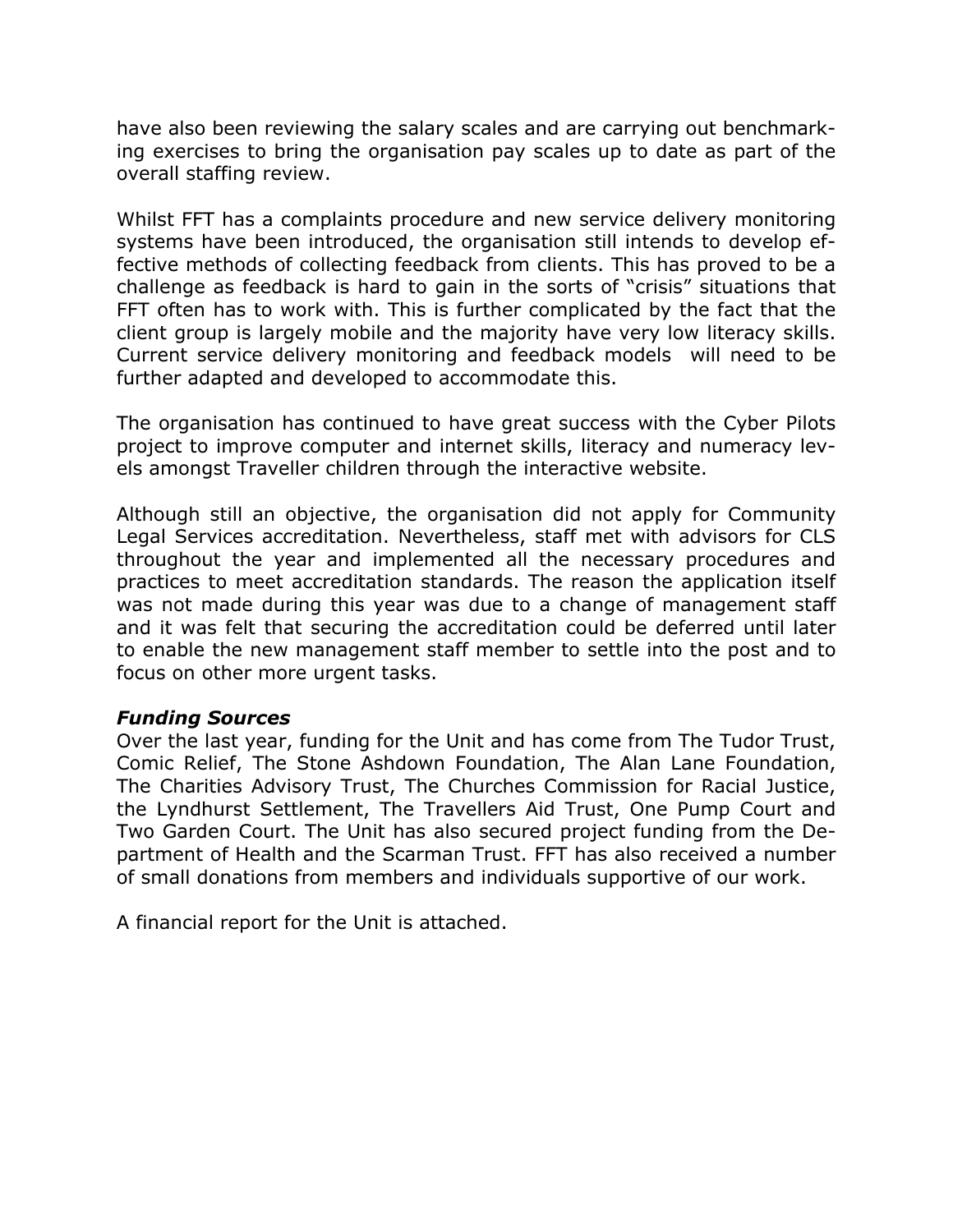



**Client Group Client Group**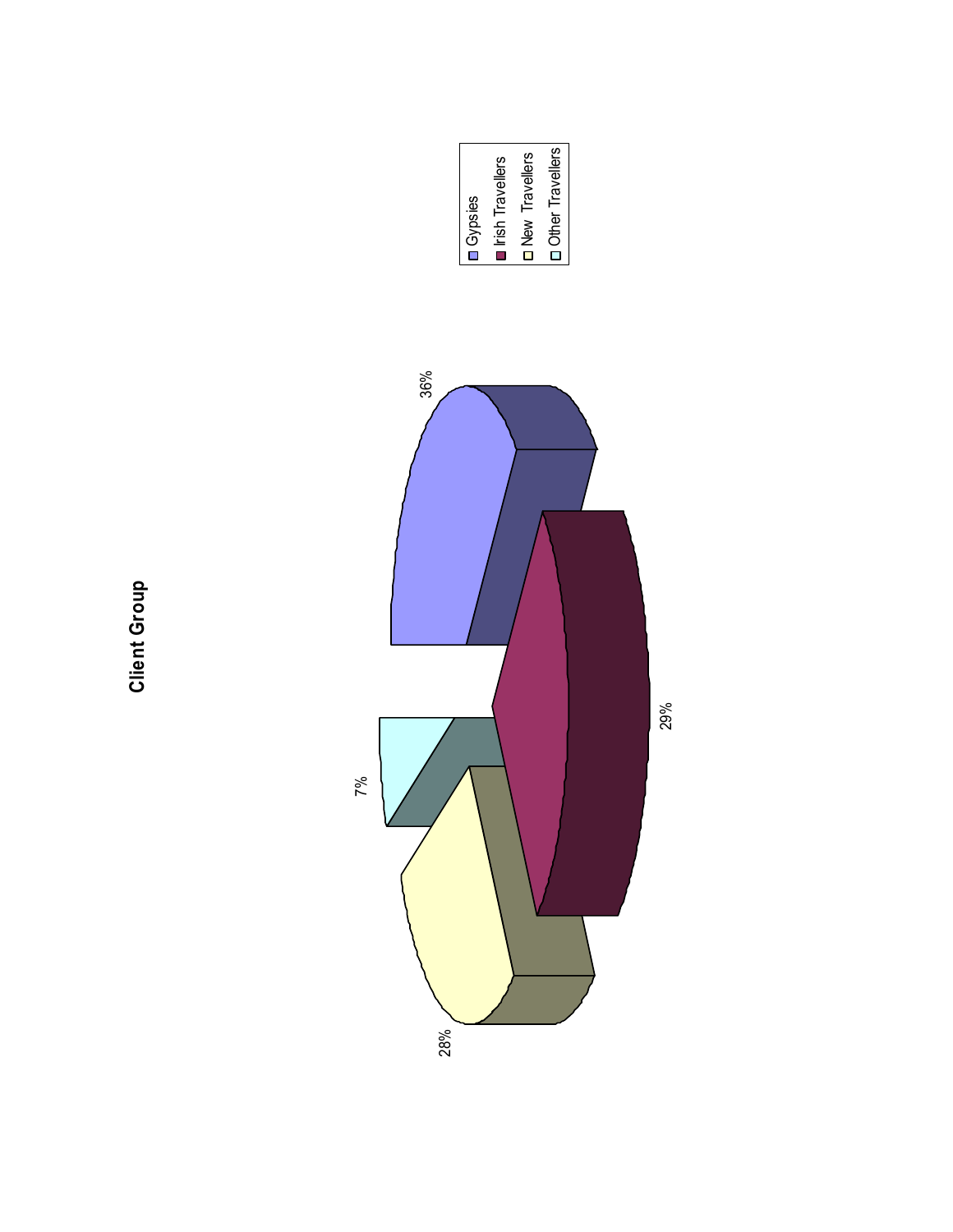

Calls in & out **Calls in & out**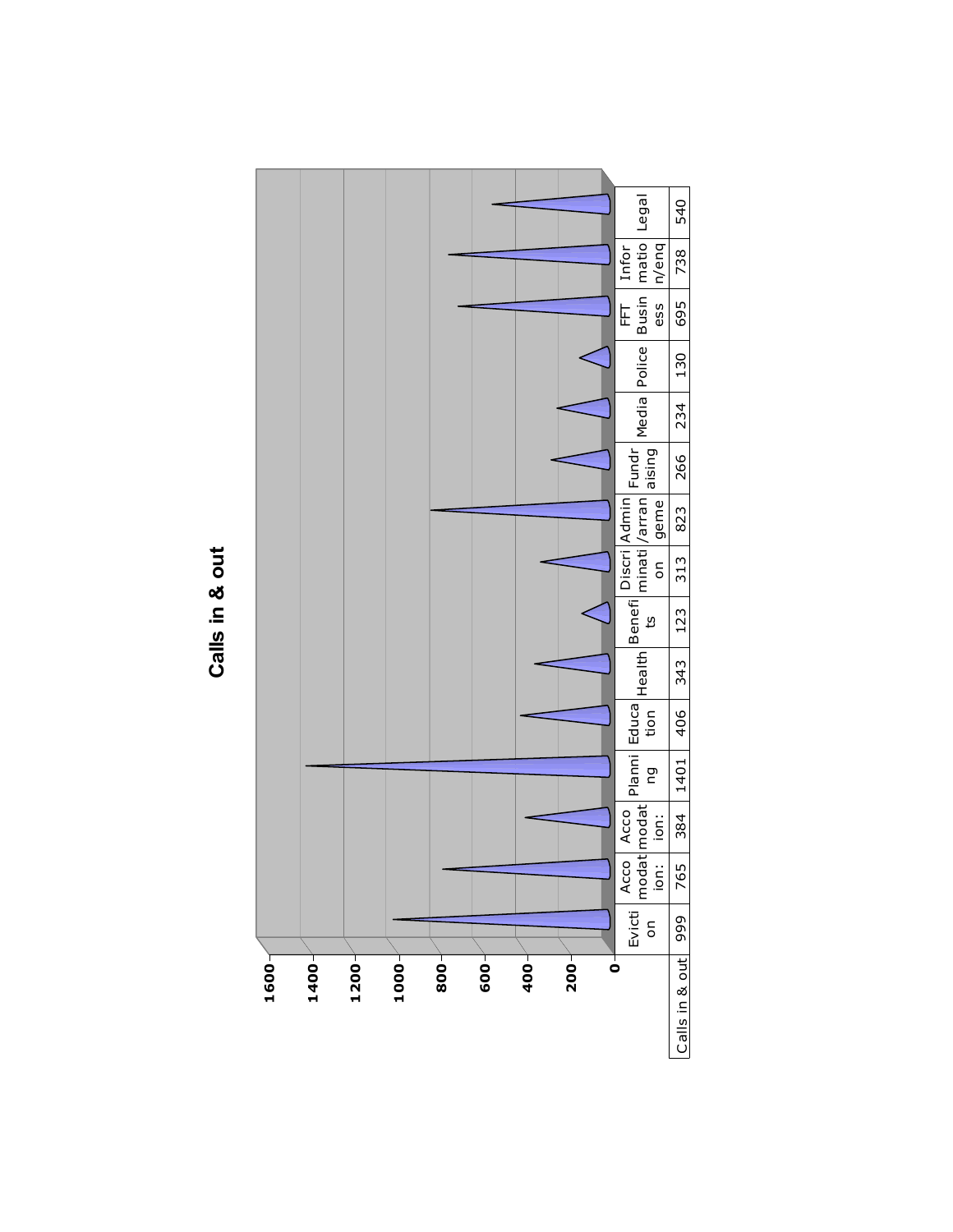

Calls in/out per client **Calls in/out per client**